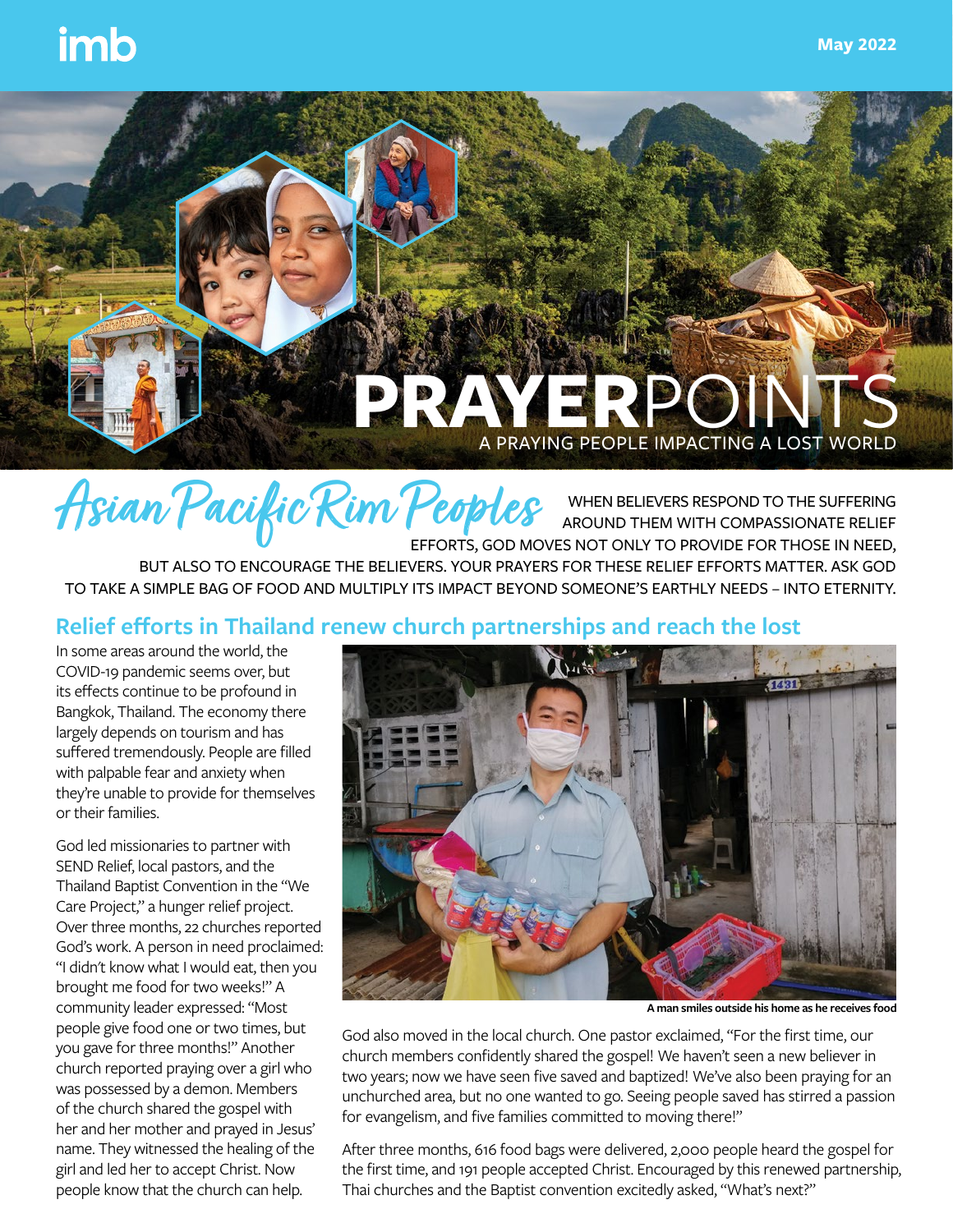**1 ASIAN PACIFIC RIM PEOPLES.**<br>
Many Taiwanese believers don't know where to turn after they experience physical or emotional trauma. Pray that Taiwanese people will find hope and healing through trauma healing groups that are facilitated by Taiwanese church leaders.

**2 CENTRAL ASIAN UNENGAGED PEOPLES.** Many Turks in Kosovo work hard to maintain their Turkish language, culture, and religion. Their loyalty to Islam is a significant barrier to the gospel. Pray that they will long for fulfillment, encounter the gospel through media outreach, and put their faith in Jesus.

**DEAF PEOPLES.** The Southeast Asia Deaf team praise God that 62 Bible stories were recently translated into the local sign language! These filmed stories are often the only Scripture the Deaf have access to and are vital to starting new groups. Pray for God's Word to transform lives.

**4 ASIAN PACIFIC RIM PEOPLES.** Pray for new believers in Mongolia who have physical barriers to connect with other local believers. Pray that they can join local churches for encouragement and discipleship. May God bring a harvest of committed followers of Jesus from each aid project done in Mongolia.

**5 DISPLACED INDIGENOUS OF BOGOTA, COLOMBIA.** Pray for a missionary seeking to minister to the 3,000 indigenous people living in two parks in Bogota. Pray that the gospel will be clearly communicated and that the people will discover the hope that is found in Christ. Pray for wisdom for this missionary.

**6 SAUDI ARABS OF SAUDI ARABIA.**  Most Saudi Arabs believe that God is far from His creation, doesn't want a personal relationship with people, and that Jesus was only a human prophet. They try to earn forgiveness for their sins by doing good works. Pray for Saudi Arabs to hear and believe the gospel.



**"You are the light of the world…Let your light shine before others, so that they may see your good works and give glory to your Father who is in heaven." (Matthew 5: 14, 16 ESV)** 

**7 ASIAN PACIFIC RIM PEOPLES.**<br>Those involved with the "We Care Project," a hunger relief project, praise God for so many new believers! Pray that the local church will rally around these 190 new believers to disciple them and encourage them in their new life in Christ.

**8 MUSLIMS OF TAMIL NADU, INDIA.**  Matthew and his wife constantly battle fear of local, hostile Muslim groups. Recently, they faced their fears and invited several Muslim families over to share a meal and the gospel! Ask for the gospel to permeate their hearts. Pray for a church to begin in this home.

**8 SEVILLE, SPAIN.** Luis believes that God exists, but he has doubts. An IMB representative explained the gospel to Luis, and he said he wanted to learn more! Pray for people like Luis who have doubts about God, and for IMB representatives to take advantage of opportunities like this.

**10 MINORITY PEOPLES OF KYRGYZSTAN.** A family of believers lead a home Bible study group and hope that other believers will join

them in taking on a leadership role. Please pray that those whom the Lord has equipped will step up to fill that need.

**11 ASIAN PACIFIC RIM PEOPLES.**  Praise God for renewed and strengthened Baptist partnerships between missionaries and local churches. As missionaries and Thai churches work together to expand His Kingdom, pray for unity and love as they push back the darkness.

**12 SUB-SAHARAN AFRICAN<br>
<b>PEOPLES.** A West African country is undergoing a lot of infrastructure development, attracting guest workers from Asian countries. Pray for Baptist missionaries from Asian countries who will join IMB teams in Africa to reach the influx of Asian guest workers with the gospel.

**13 AMERICAN PEOPLES.** New missionaries have been memorizing Scripture, learning to tell Bible stories, and working on sharing their testimonies all in Spanish. Pray that they will have many opportunities to share God's Word in their new language.

**14** JEWS IN THE SOUTHERN UNITED KINGDOM. During the WW2 era, 10,000 Jewish children were brought to safety in Great Britain. Most who remain don't know the Messiah. Pray for four survivors who are regularly visited by a believer. Pray that these individuals will see their need of Jesus and trust in Him.

**15 ASIAN PACIFIC RIM PEOPLES.** Some Taiwanese church leaders have been trained to facilitate trauma healing groups. Pray that they will start more groups and train new Taiwanese groups this year.

**16 MAITHILI SPEAKERS OF NEPAL AND INDIA.** Pray for the Kishangaj and Araria districts of Bihar, India. Both districts are over 50% Muslim, and little to no church-planting work is going on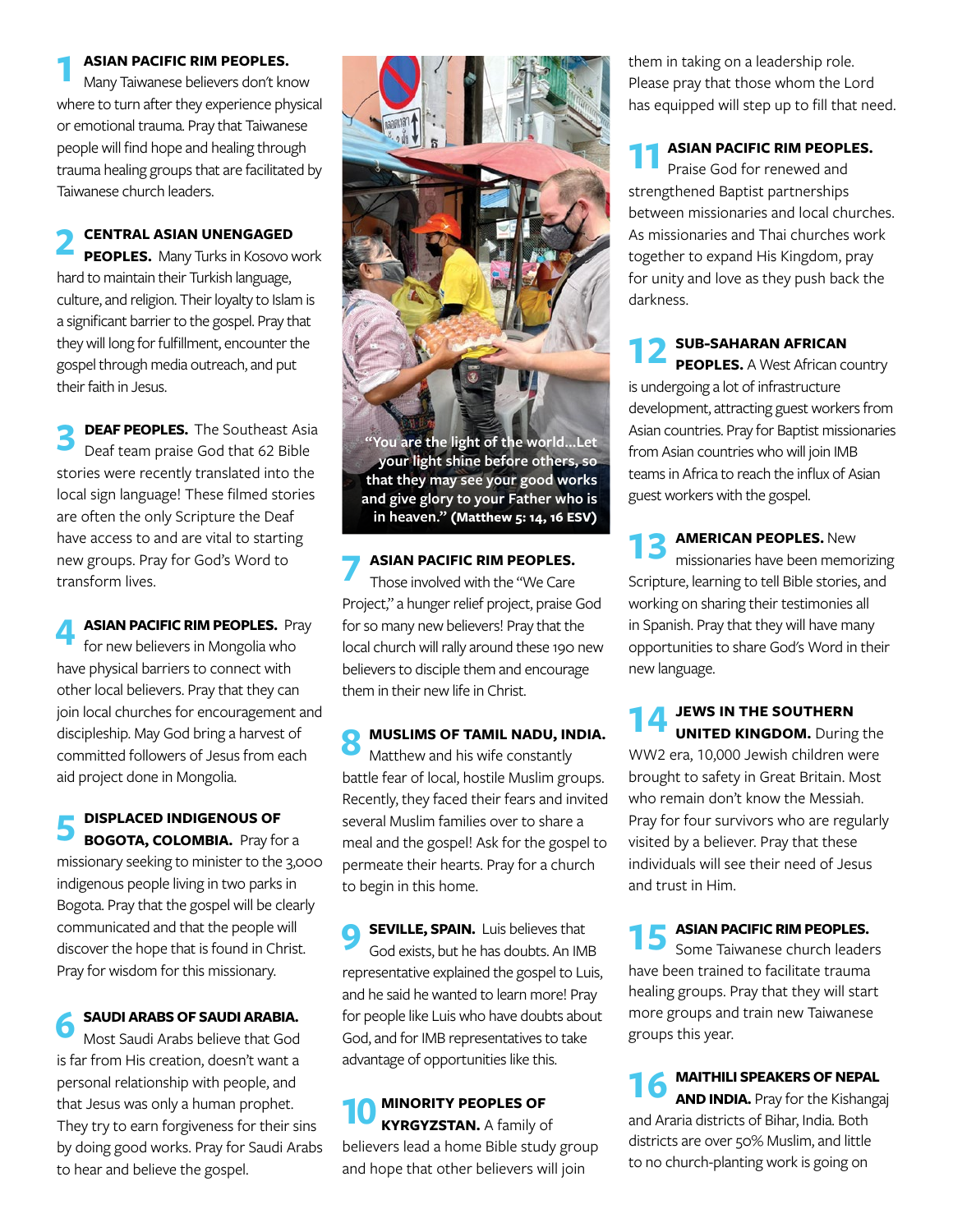there. Ask God for more laborers for this harvest and for faithful local believers to be burdened for these two districts.

**17 BRITISH OF ENGLAND.** Pray for believing students in Leeds, England to dedicate time to spend with the Lord. Pray that in their relationships, they will speak boldly about their faith. Ask that they will be bright lights in their community, pointing others to Christ and encouraging each other.

**18 ASIAN PACIFIC RIM PEOPLES.**<br> **Pray for the Khalka Mongol women** who've heard the gospel through various relief projects but haven't believed yet. May their hearts be softened to the gospel so that they will not only impact their community through teaching sewing but also eternally by sharing the gospel.

**19 FULANI OF WESTERN NIGER.** Please pray for Western Fulani believers as they share their faith. While they desire to be faithful witnesses, they must also be discerning and wise because of intense persecution from a local religious group.

**20 ASIAN PACIFIC RIM PEOPLES.**<br>
Pray for women who are working in community development projects to not only learn, but also lead. The community development helps them provide well for their families as well as be examples to the other women. Pray they will lead others to Christ.

**21 SOUTH ASIAN UNENGAGED PEOPLES.** The 331,000 Bhondari of India are unengaged and unreached with the gospel. They live in the states of Andhra Pradesh and Telangana. Pray that these Hindu people, some of whom make a living by cleaning ears, will have ears that are open to hearing truth about Jesus Christ.

**22 URBAN INDIGENOUS PEOPLES OF MANAUS, BRAZIL.** Some Venezuelan refugees in Brazil are teaching other refugees how to start small businesses. These classes will also

give the Venezuelans the opportunity to share the gospel and their testimonies. Pray that the gospel will be shared in a clear and effective way.

23 **ASIAN PACIFIC RIM PEOPLES.**<br>
Believers in Taiwan who have been trained in trauma healing have connections to believers in China. Pray that through their influence, the training will spread to more believers and ministers in China, resulting in many people experiencing God's healing in their lives.

**24 TURKS OF ISTANBUL, TURKEY.**<br>A Turkish woman has heard the gospel many times. Even as an unbeliever, she tells her family and friends about the Christian faith. Pray that she will realize that the gospel is true. Ask that God will draw her to Himself and that she will repent and believe.

**25 NORTHERN AFRICAN AND MIDDLE EASTERN UNENGAGED** 

**PEOPLES.** The Masalit of Chad are subsistence farmers and follow Islam, although they may still rely on their ancient animistic beliefs for help. Ask God to come near to the Masalit and draw them to His Word. Pray for the few believers among them to boldly share the good news.

**DEAF PEOPLES.** Isabel, who is Deaf, knows the gospel and has even shared it with others, despite not following the Way herself. To enter heaven, she said she hopes her good works and prayers will outweigh her sins. Pray for Isabel and other Deaf who do not have assurance of salvation.

**28 HUNGARIANS OF HUNGARY.** Praise God for the first baptisms in a new church plant! A young couple made public their decisions to follow Christ. Pray for their friends who witnessed the baptisms. Ask God to draw them and give them a new understanding of what it means to truly know and walk with Jesus.

**29 ASIAN PACIFIC RIM PEOPLES.**<br>After many people in the Asia-Pacific Rim encountered the church by receiving physical help and hope, pray that people will remember the truth the church proclaimed about spiritual hope. Pray that the church will be seen as beacons of hope in their communities.

**30 KAMPALA, UGANDA.** Refugees who lost their businesses during COVID-19 restrictions are now looking for a fresh start. The Kampala Urban Team is offering small business classes to help them get back on their feet. Pray that these classes will bear fruit in seeing the lost come to faith.



**26 ASIAN PACIFIC RIM PEOPLES.**<br>
Pray that the gospel seeds that were planted among the 616 families who received food distribution bags through the "We Care Project" in Bangkok, Thailand will grow. May these families realize that they need more than spiritual food, and that Christ is the Bread of Life!

**31 ASIAN PACIFIC RIM PEOPLES.**<br>
Pray for a continued heightened urgency and excitement from Thai local churches to partner with one another to fulfill the Great Commission. As they remember the great work that God already did, may they continue to pursue Him in the other ways He is waiting to use them!